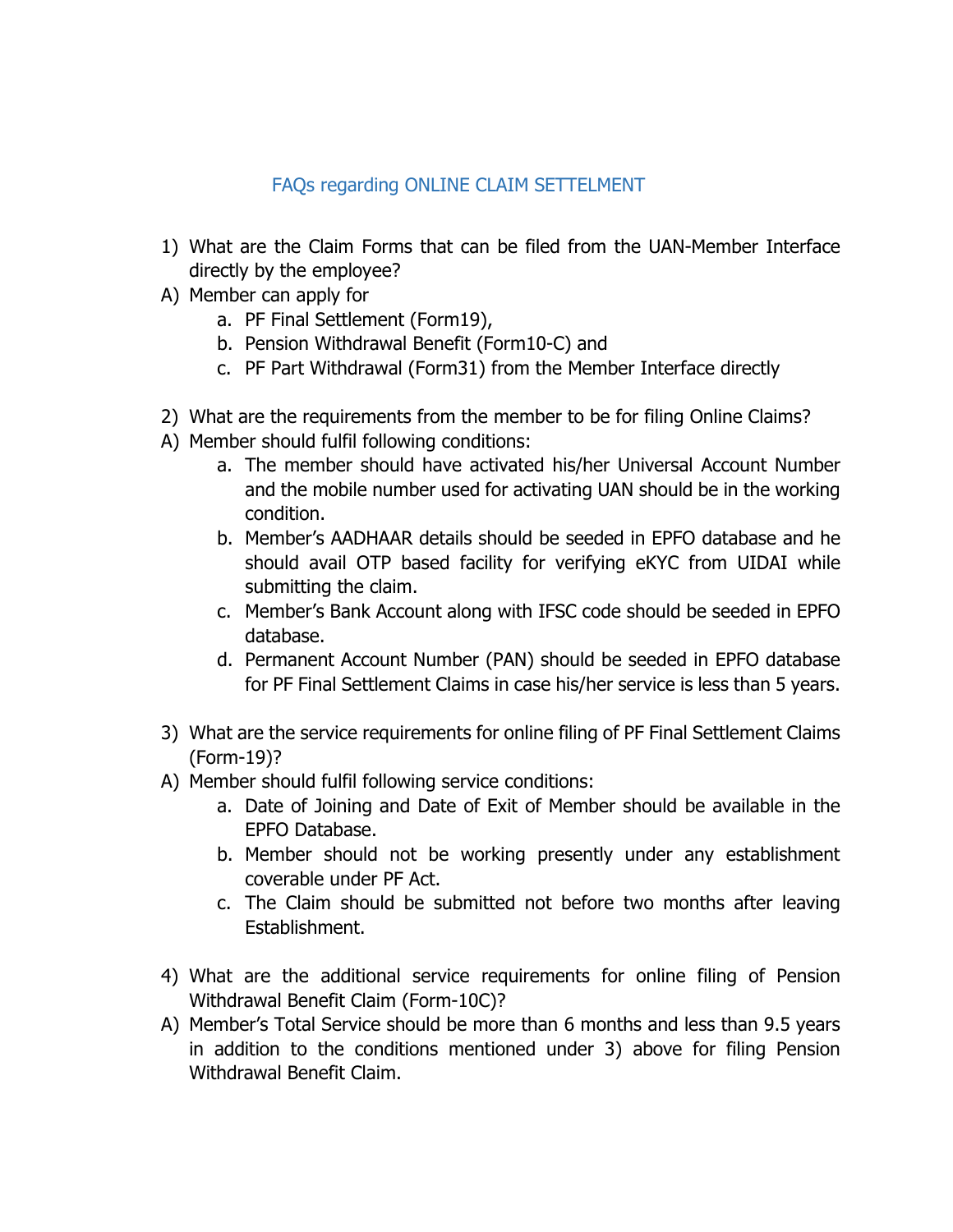- 5) What are the service requirements for online filing of PF Part Withdrawal Claim (Form-31) (popularly known as Advance cases)?
- A) Member's Date of Joining should be available in the EPFO database.
- 6) What are the different types of Advances and service eligibilities against each?
- A) The service eligiblilty against different types of advances for which member can apply are as under:

| S.No.          | Type of Advance                                  | <b>Service Eligibility</b> |
|----------------|--------------------------------------------------|----------------------------|
|                | Housing Loan / Purchase of Site / House / Flat   | 60                         |
|                | or for construction / addition (Para 68B (b)/(c) |                            |
|                |                                                  |                            |
| 2              | Lockout or closure of factory (Para 68H)         | 0                          |
| $\overline{3}$ | Illness of member / family (Para 68J)            | 0                          |
| $\overline{4}$ | Marriage of self/son/daughter /brother/sister    | 84                         |
|                | (Para 68K)                                       |                            |
| 5              | Post matriculation education of children (Para   | 84                         |
|                | 68K)                                             |                            |
| 6              | Natural Calamity (Para 68L)                      | 0                          |
| 7              | Cut in electricity in establishment (Para 68M)   | $\boldsymbol{0}$           |
| 8              | Purchasing equipment<br>by physically            | 0                          |
|                | handicapped (Para 68N)                           |                            |
| 9              | One year before retirement (Para 68NN)           | Age above 54 years         |
| 10             | Investment in Varistha Pension Bima Yojana       | Age above 55 years         |
|                | (Para 68NNN)                                     |                            |

- 7) Is member required to give any document for preferring PF Part Withdrawal claim (Form-31)?
- A) Member is not required to give any supporting document while preferring online PF Part Withdrawal case. Member's act of preferring the advance claim online will be taken as his self- declaration for having applied for the same.
- 8) Can member divert the payment to some other Bank Account of his other than one registered with EPFO for preferring online claims?
- A) No. Member can get the payment only into the Bank Account registered with EPFO and being shown to him under his UAN member interface. If the shown Bank Account is closed or if the member wants to use some other Bank Account, member should not prefer the online claim and first get the Bank Account changed through his current employer.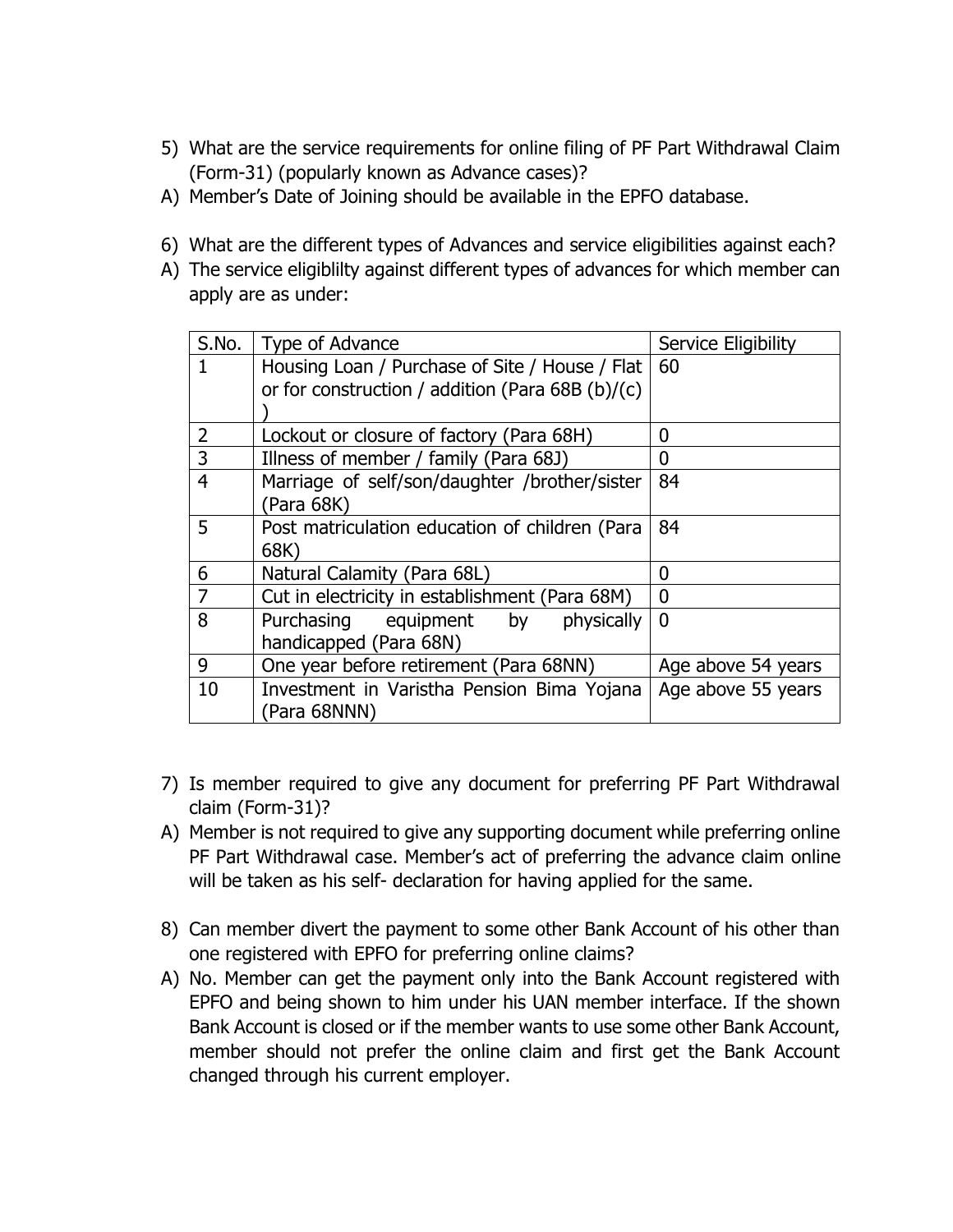- 9) Can member apply online for advances where sanctioned amount has to be credited to Agency's Bank Account directly?
- A) No.
- 10)Is member required to submit the claim PDF generated on portal to employer / EPFO office?
- A) No.
- 11)How is the member required to authenticate online claim submission?
- A) Members applying online are required to authenticate their claim submission using OTP sent to their UIDAI registered Mobile number giving consent to UIDAI to share their e-KYC (Aadhaar) credentials to EPFO.
- 12)What is the process for online claim submission?
- A) Steps in Brief would be as follows:
	- a. Login to the member interface using UAN credentials.
	- b. Satisfy oneself that KYC and service eligibility conditions as mentioned against his UAN are correct and complete.
	- c. Select the relevant claim.
	- d. Authenticate using OTP received against the mobile registered with UIDAI to complete the online claim submission.